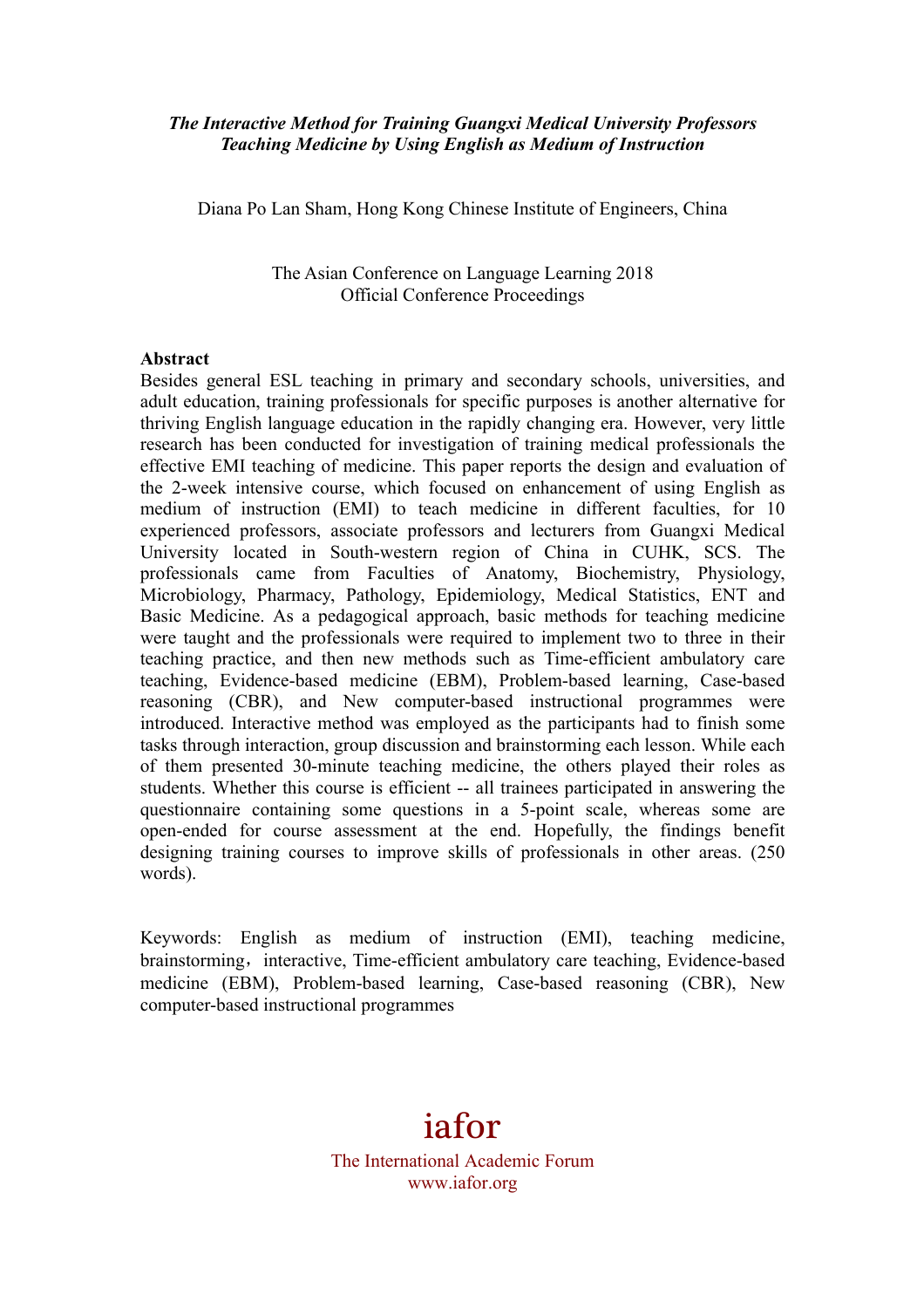## **1. Introduction**

English as medium of instruction (EMI) is summarized as a growing global phenomenon by Dearden (2014), after she conducted EMI study in public and private primary schools, secondary schools and universities in 55 countries. According to the research of Galloway (2017), the major reasons for the rapid growth of EMI courses in higher institutions are EMI courses ensure the social and economic upward mobility of the graduates as well as many governments believed that EMI programmes improve both English proficiency and knowledge of subject content of the students. Due to the fact that 94 % of international research with high impact is published in English especially in the fields of science, technology, engineering and mathematics (STEM), EMI courses in university enhance the students' writing of dissertation and publication of research papers. Meanwhile, some countries, such as China and Japan, expect to upgrade the quality of teaching and reputation of their universities, they recommend the academics to publish research papers in international English journals and attract more international English-speaking students from different parts of world. Besides general ESL teaching in primary and secondary schools, universities, and adult education, training professionals for specific purposes is another alternative for thriving English language education in the rapidly changing era.

This paper reports effectiveness of the tailored-made course, which focused on using English as medium of instruction (EMI) to teach medicine in different faculties, for ten experienced professors from Guangxi Medical University (GMU) in CUHK,SCS. The aims of the training course are to improve their English pronunciation, teaching plans, teaching methods and skills, oral presentation, and producing powerpoints (ppts) for teaching Mainland Chinese and international university students mainly from South East Asia studying medicine by using EMI. Although only ten professionals in the program, the impact of the two-week course affects the learning of medicine of thousands local and international students, who will become future medical doctors in hospitals in different countries, in the university located in the South-west region of China.

## **2.1. Design of the training course**

As per discussion with the course coordinator, we understood the expectations of GMU for this training programme, and the background of the trainees. When we designed training course for medical professionals, the relevant vocabulary for the special areas, the new knowledge and ideas for the related topics and the appropriate approach of delivering messages through EMI should be under consideration. Formal classroom instruction in English (Huitt, 2003) was introduced for their reference and reflection of teaching medicine by EMI. Before teaching practice in class, each of them had to design a teaching plan with a special topic in his/her field. During preparation of the course, the only instructor, Dr. Sham had read 18 academic papers in international journals focusing on methods of teaching medicine, which were quite different from language teaching methods. Grasha's teaching styles with advantages and disadvantages, learning styles, teaching and learning style "Clusters" (Grasha, 1996) , as well as different teaching methods for more than ten were fully discussed (Vaughn & Baker, 2001). Lecturing by the instructor was just the first part of each lesson, there were interactions between participants and instructor, and the trainees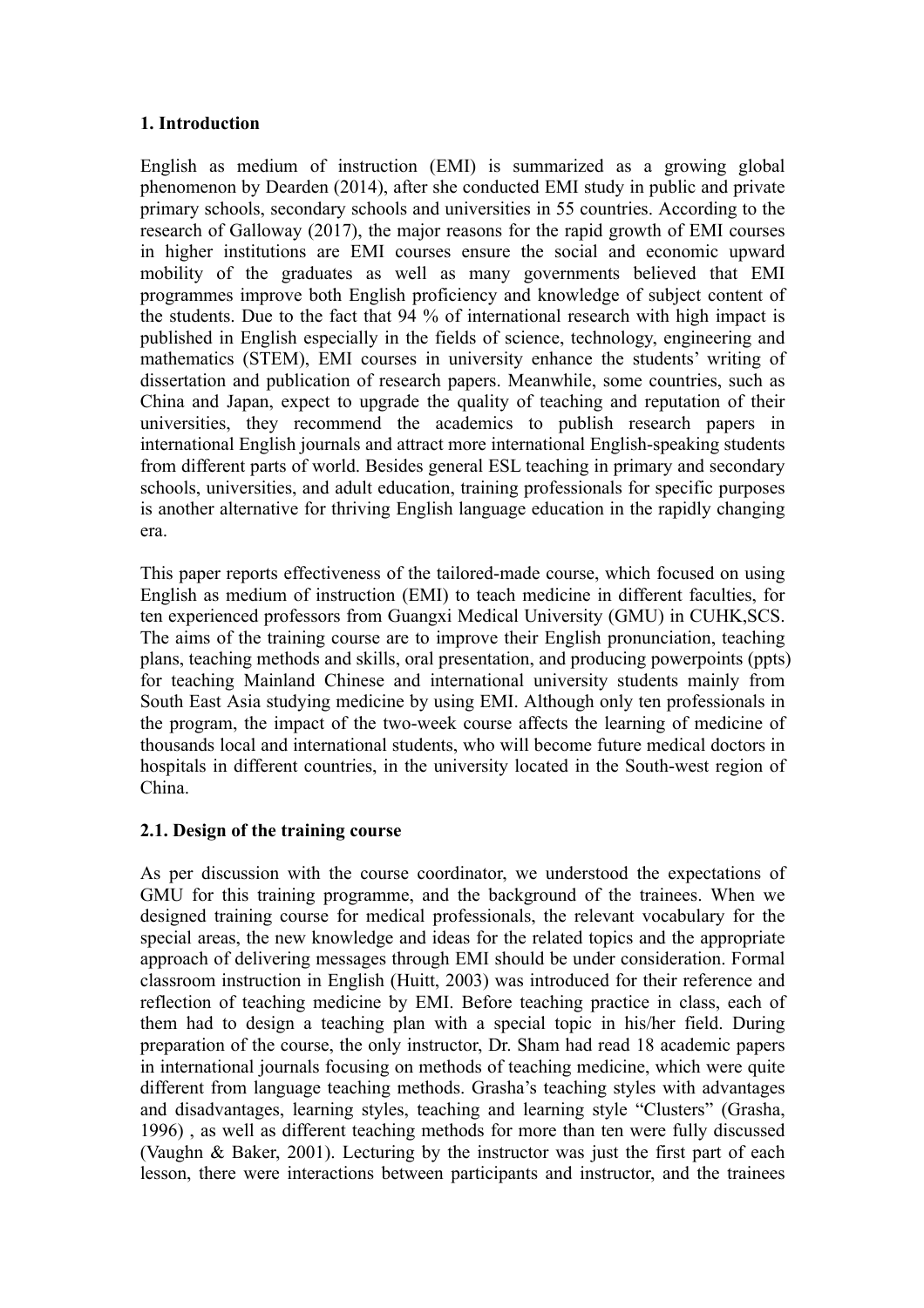were required to present orally by applying their specialism in medicine and the knowledge they had learnt for teaching medicine by using EMI. Therefore, interactive method involving initiative, brainstorming, creativity, and interaction from designing lesson plan to oral presentation of teaching medicine in specific areas with ppts was implemented. The design of the course including (I) Content of this course and (II) Activities are listed as follows:

# **(I) Content of this course**

- 1. How to write a teaching plan in English?
- 2. Classroom instructions and Methods of teaching medicine Basic methods: Small group discussion, Role modeling, Role plays & concept mapping. New methods: Time-efficient ambulatory care teaching, Evidence-based medicine (EBM), Problem-solving learning, Case-based reasoning (CBR), New computer-based instructional programmes.etc…
- 3. Skills and visuals for oral presentation

# **(II) Activities:**

- 1. Discussion, brainstorming and interaction with partners and the instructor for writing a lesson plan of teaching medicine in specific area by using EMI
- 2. Create a topic for teaching practice and the design of a lesson plan for 20-25 minutes for each one of the participants
- 3. Draft  $\&$  format the objectives, procedure, activities, assessment  $\&$  supplementary notes etc. in a formal lesson plan in English with attached ppts containing relevant scripts, pictures, photos and graphs, and even provide tapes and videos, and then hand in before teaching practice.
- 4. Teaching Practice: While one professional presents with ppts, the others play the role of students. Within the 20-25 minutes of each presentation,  $\overrightarrow{O}$  & A takes part in the last 5 minutes. After all participants finished their teaching practice, marks and comments are given by Dr. Sham, the only instructor, immediately.

## **2.2. The participants**

In this two-week course in CUHK, SCS., there were six male and four female teacher learners ranking from Professor, Associate Professor to Lecturer in Guangxi Medical University (GMU). The professionals came from Faculties of Anatomy, Biochemistry, Physiology, Microbiology, Pharmacy, Pathology, Epidemiology, Medical Statistics, ENT and Basic Medicine. Their age varies: four are 41-50 years old and six belong to 31-40 age group. All of them have very strong academic background major in the specific areas in medicine and most of them had attended teacher training courses in local or overseas universities. Seven professionals have studied abroad in the famous universities in Europe and USA including Cambridge University, Harvard University, UCLA, Lancaster University, John Hopkins University, and Vuje Univerversiteit Brussel, except three without receiving overseas education. All participants are experienced teachers at the Medical University. Two most experienced professors have twenty-two years of teaching experience, whereas the youngest lecturers have only 2-3 years, and the rest are in between the two extremes. Besides teaching, one of them has been senior medical doctor in a hospital nearby. At the end of the training, each of them answered a both qualitative and quantitative questionnaire about the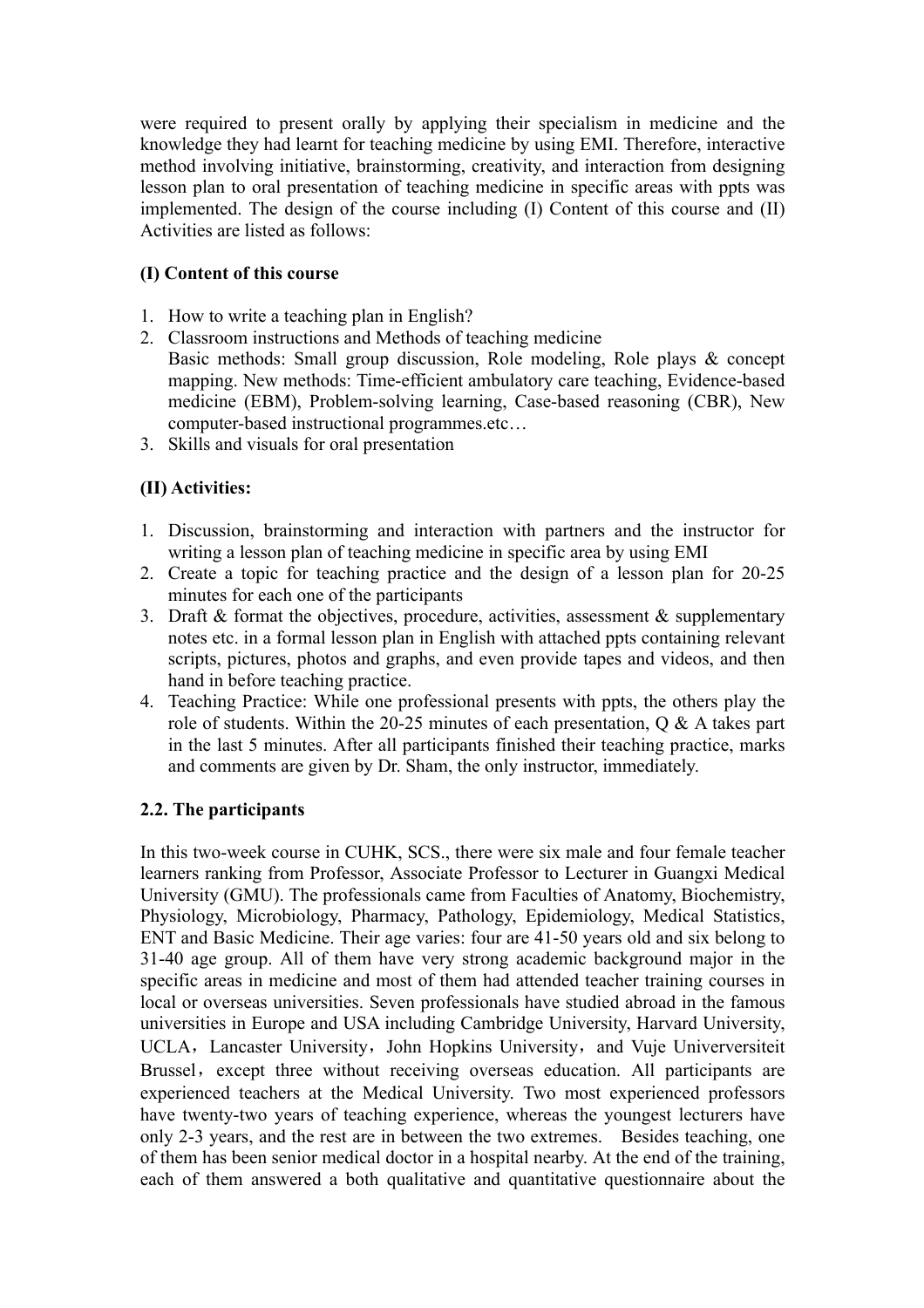course.

#### **2.3. The questionnaire**

There are 38 questions in each questionnaire which is divided into the following seven sections:

- A. Course Details
- B. Personal Data
- C. Design of the Course
- D. Instructor's Performance
- E. Teaching Methods
- F. General Evaluation
- G. Overall Comments

The quantitative data for the course evaluation are based upon Sections C to F, which contains 22 questions of 5-point scale: Strongly agree (SA, 5 marks), Agree (A, 4 marks), Neither Agree nor Disagree (NA, 3 marks), Disagree (D, 2 marks), Strongly Disagree (SD, 1 mark) from Q12 to Q34 with only one open-ended question in Q35. Whereas all three questions for Overall Comments are open-ended.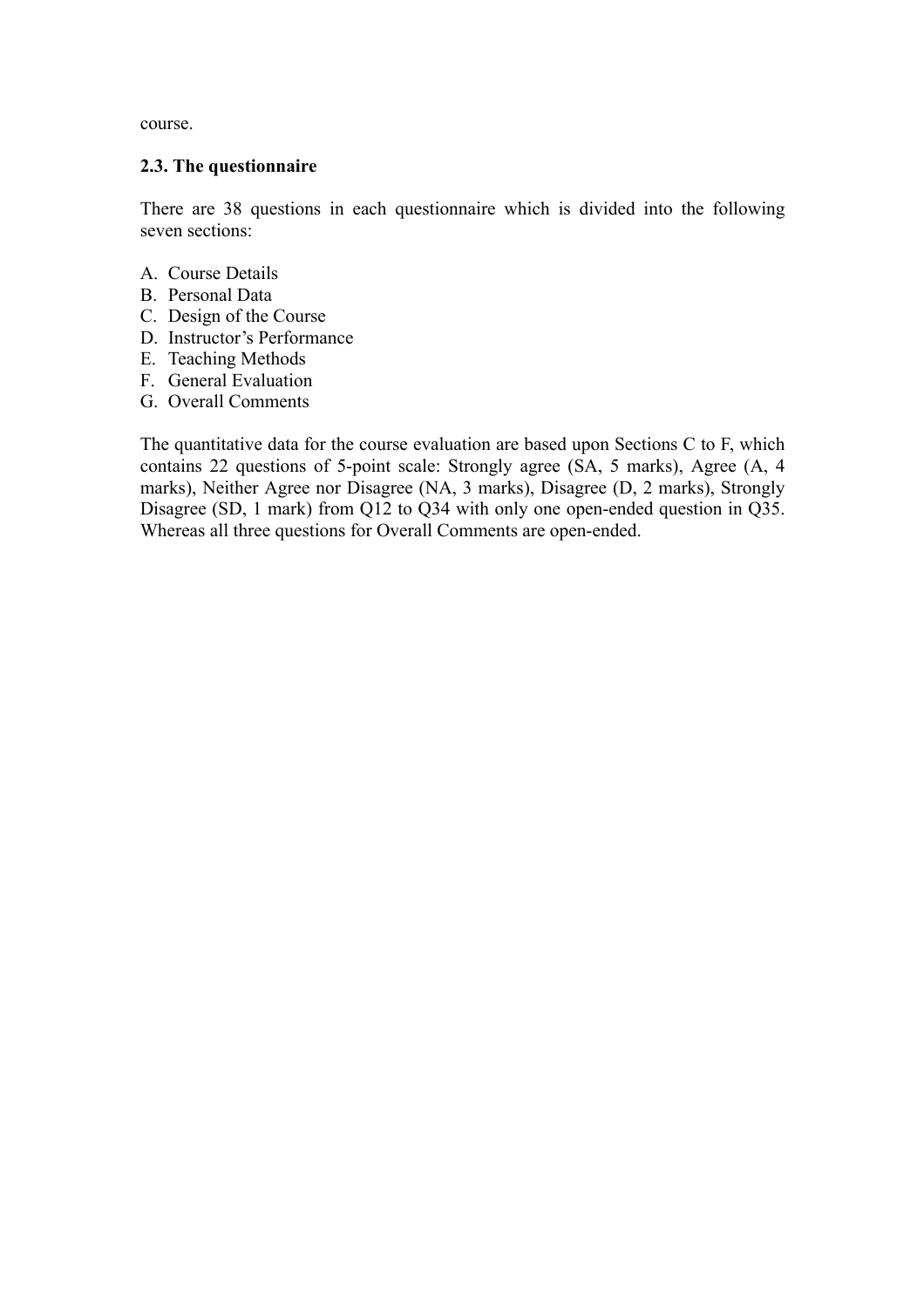#### **2.4. The results**

## **Table 1. The Guangxi Medicine University (GMU) Medical Professionals' Evaluation of the Course Using English as Medium of Instruction (EMI) for Teaching Medicine**

|                 |    | Minimu                   | Maximu |      | Std.      |          |
|-----------------|----|--------------------------|--------|------|-----------|----------|
|                 | N  | m                        | m      | Mean | Deviation | Variance |
| Q12             | 10 | $\overline{4}$           | 5      | 4.90 | .316      | .100     |
| Q13             | 10 | $\overline{4}$           | 5      | 4.60 | .516      | .267     |
| Q14             | 10 | 4                        | 5      | 4.80 | .422      | .178     |
| Q15             | 10 | 4                        | 5      | 4.80 | .422      | .178     |
| Q16             | 9  | 5                        | 5      | 5.00 | .000      | .000     |
| Q17             | 10 | 4                        | 5      | 4.90 | .316      | .100     |
| Q18             | 10 | $\overline{4}$           | 5      | 4.90 | .316      | .100     |
| Q19             | 10 | 5                        | 5      | 5.00 | .000      | .000     |
| Q20             | 10 | 5                        | 5      | 5.00 | .000      | .000     |
| Q21             | 10 | $\overline{4}$           | 5      | 4.80 | .422      | .178     |
| Q23             | 10 | $\overline{\mathcal{A}}$ | 5      | 4.60 | .516      | .267     |
| Q24             | 10 | $\overline{4}$           | 5      | 4.60 | .516      | .267     |
| Q25             | 10 | 4                        | 5      | 4.70 | .483      | .233     |
| Q26             | 10 | 4                        | 5      | 4.90 | .316      | .100     |
| Q27             | 10 | $\overline{4}$           | 5      | 4.60 | .516      | .267     |
| Q28             | 10 | 3                        | 5      | 4.20 | .632      | .400     |
| Q29             | 10 | 3                        | 5      | 4.40 | .699      | .489     |
| Q30             | 10 | $\overline{\mathbf{3}}$  | 5      | 4.30 | .675      | .456     |
| Q <sub>31</sub> | 10 | $\overline{4}$           | 5      | 4.70 | .483      | .233     |
| Q32             | 10 | $\overline{4}$           | 5      | 4.90 | .316      | .100     |
| Q33             | 10 | $\overline{4}$           | 5      | 4.80 | .422      | .178     |
| $Q$ 34          | 10 | $\overline{4}$           | 5      | 4.90 | .316      | .100     |
| Valid N         | 9  |                          |        |      |           |          |
| (listwise)      |    |                          |        |      |           |          |

**Descriptive Statistics**

The above table shows the assessment of the course highlighting teaching medicine using English as medium of instruction (EMI) by the academics from Guangxi Medicine University. In table 1, the number of participants is 10, but one teacher learner did not answer Q16 for evaluation of the training course of teaching medicine by using EMI. The highest marks for all questions listed above are 5 (Strongly Agree), whereas the lowest marks vary from 3 to 5. Both maximum and minimum of Q16, 19 and 20 are 5. It indicates that all teacher learners strongly agreed that the course was well-organized and practical, the instructor's English was good, fluent and clear, and she was enthusiastic in teaching and giving feedback positively. Meanwhile, the lowest scores for Q28, 29 and 30 are 3, which represents that some teacher learners neither agreed nor disagreed that they applied skills and visuals effectively with appropriate classroom instruction, had good appearance and appropriate body language in teaching presentation, and could tackle students' problems effectively in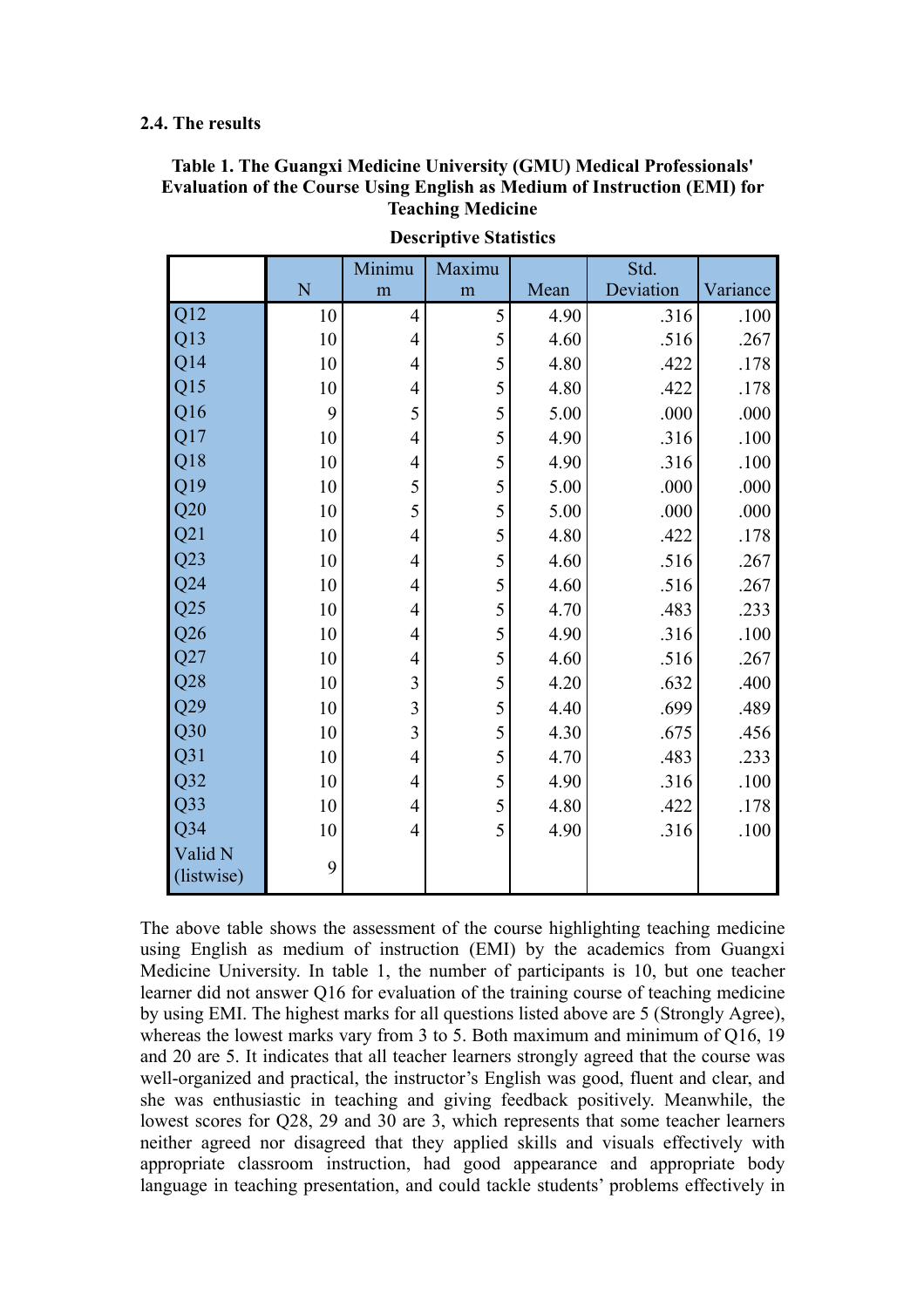teaching practice. As the minimum for most questions are 4, it demonstrates the majority of the academic learners asserted with the major content of the questionnaire about the course evaluation. All the means are above 4 with the lowest 4.20, most above 4.60 and a 5 for Q20. Overall speaking, the professionals gave very high ratings on the evaluation of the training course. With one accord, they all strongly consented that Dr. Sham was enthusiastic in teaching and giving comments to the students' performance with positive attitude.



**Graph 1. The Graph of the Guangxi Medicine University Academics' Average Scores for This Course Design**

Representing Part C of the questionnaires, this graph indicates the average marks of this course design by the medical professionals of GMU. According to Graph 1, all learners gave marks above 4 and more than half up to 5 for the scores of the course design. In other word, the majority of professionals strongly consented and the other consented that the teaching materials help them to understand the course, and there were enough teaching materials. And also, the arrangement of different sections was appropriate, the time control was proper, as well as the course was well-organized and practical. As a whole, the feedback for this course design was very positive.



**Graph 2. The Graph of the Guangxi Medicine University Medical Professionals' Evaluation of the Instructor's Performance**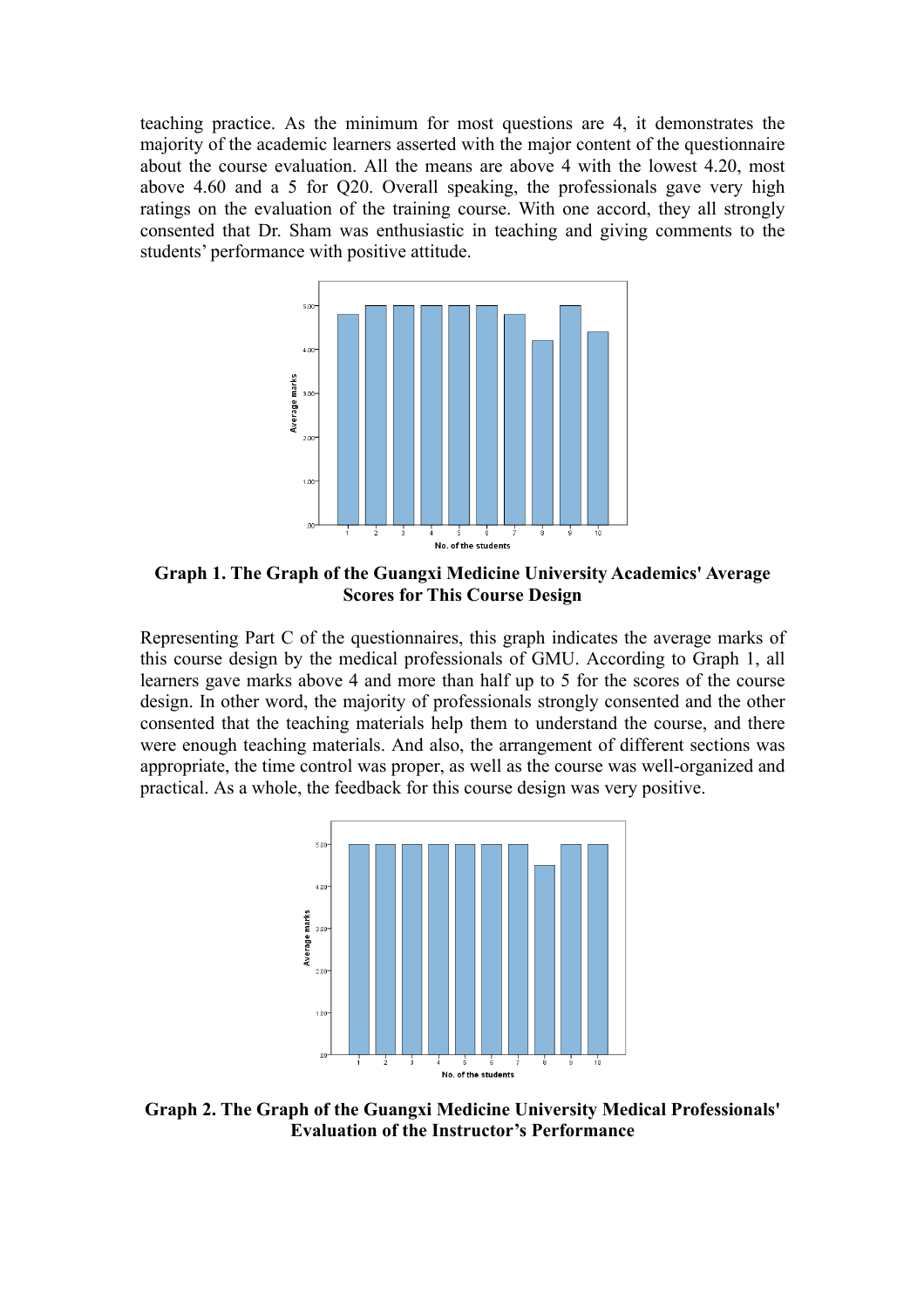Furthermore, Graph 2 represents the evaluation of the instructor's performance in Part D by the Professors, Associate Professors and Lecturers of GMU in the course. In this graph, nine participants gave 5 marks while only one had 4, which means that the overwhelming majority of nine participants strongly agreed and only one agreed that the instructor's teaching style was innovative and creative as well as she enhanced interactive communication in the class. Meanwhile, the teacher's English was good, fluent and clear, and she was enthusiastic in teaching and giving feedback positively. All of the academics appreciated Dr. Sham's performance in the training programme.



**Graph 3. The Graph of the Guangxi Medicine University Academics' average marks on Teaching Methods of this course**

In the above graph, we report the average scores on Part E concerning the teaching methods of the course by the participants. It is clear that all scores on teaching methods of this course are above 4 as one score reaches 5. The assessment of teaching methods is divided into two parts containing I. Lecture; II. Teaching Practice. For Part I, most of the academics from Guangxi Medicine University agreed or even strongly agreed that the ppts, samples, notes and activities helped them to understand the topics, and the lectures strengthened their confidence in teaching medicine by English. They learned to think independently through designing teaching plan and ppts, as well as they could apply the knowledge and generate new ideas through teaching plan and practice. When concerning Part II for teaching practice, some strongly attested and most attested that they had clear objectives and overall planning in teaching after the lectures. From that time on, they had more confidence in teaching medicine using EMI in their department. Through teaching practice, they applied skills and visuals effectively with appropriate classroom instructions, had good appearance and appropriate body language in teaching presentation, and also could tackle students' problems effectively. The majority of medical professionals felt very satisfied and some satisfied with both the lecture by Dr. Sham and teaching practice for all learners in teaching methods.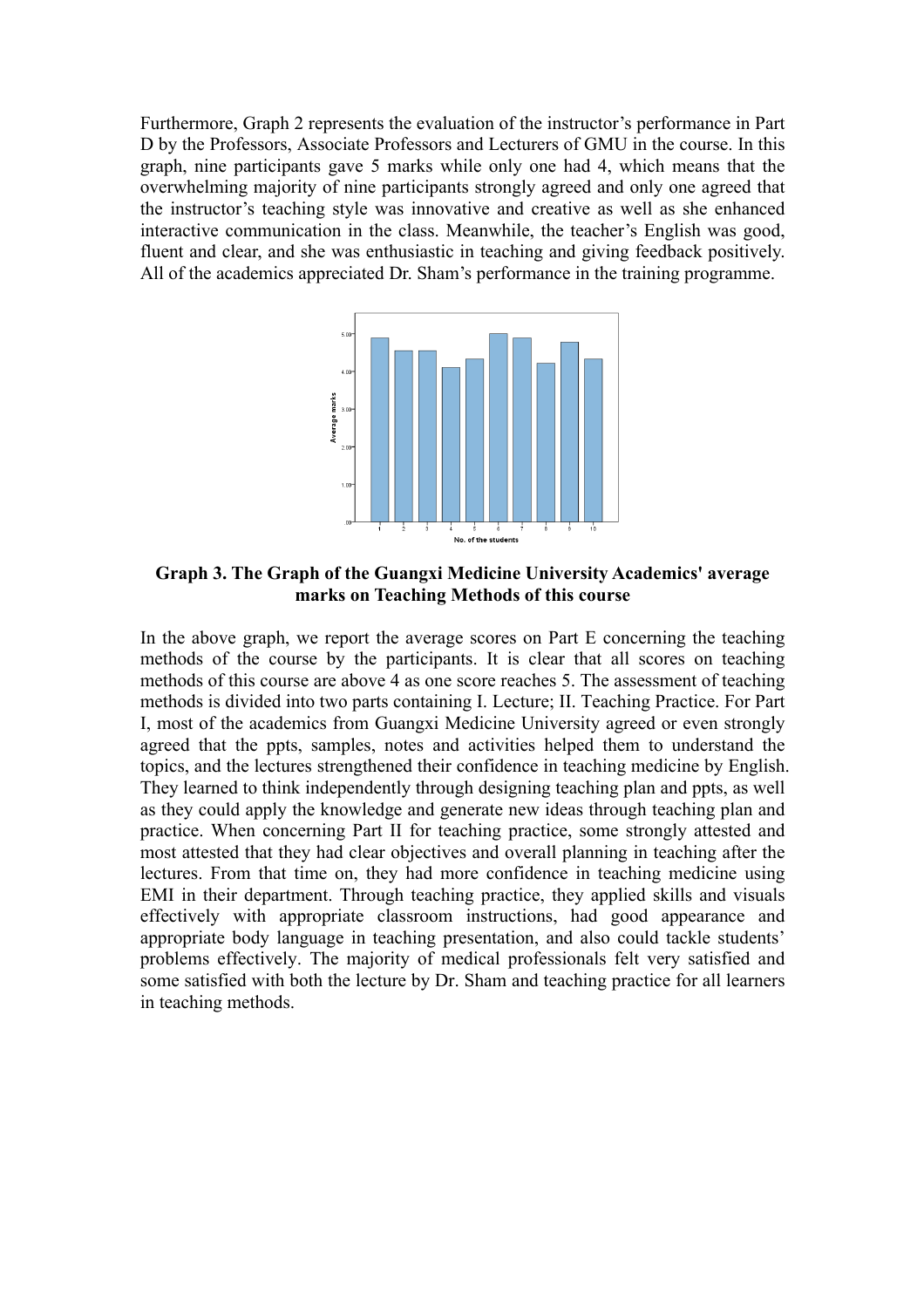

**Graph 4. The graph of general evaluation on this course by Guangxi Medicine University participants**

Moreover, Graph 4 demonstrates the general evaluation of this course in Part F by the medical professionals. As six of them scored 5, the rest were 4 or above. That means six academics strongly consented and four of them consented that they could apply what they had learnt in this course, which was different from traditional teaching style, matched their expectations and was useful in their future work or study. In other words, they got the benefits from this course for teaching medicine through EMI from the past expectations, the present knowledge and teaching practice to the future work or study. Besides, all the professionals agreed that the course was different from the traditional teaching style as it was vivid and interactive in Q.35 of this section which led to the overall comments.

Lastly, each participant answered three open-ended questions for overall comments in the last section of the questionnaire regarding A. Uniqueness of this course, B. Which part of this course benefits you most? and C. Inspiration from this course. The academics' responses are categorized in the following table (Table 2).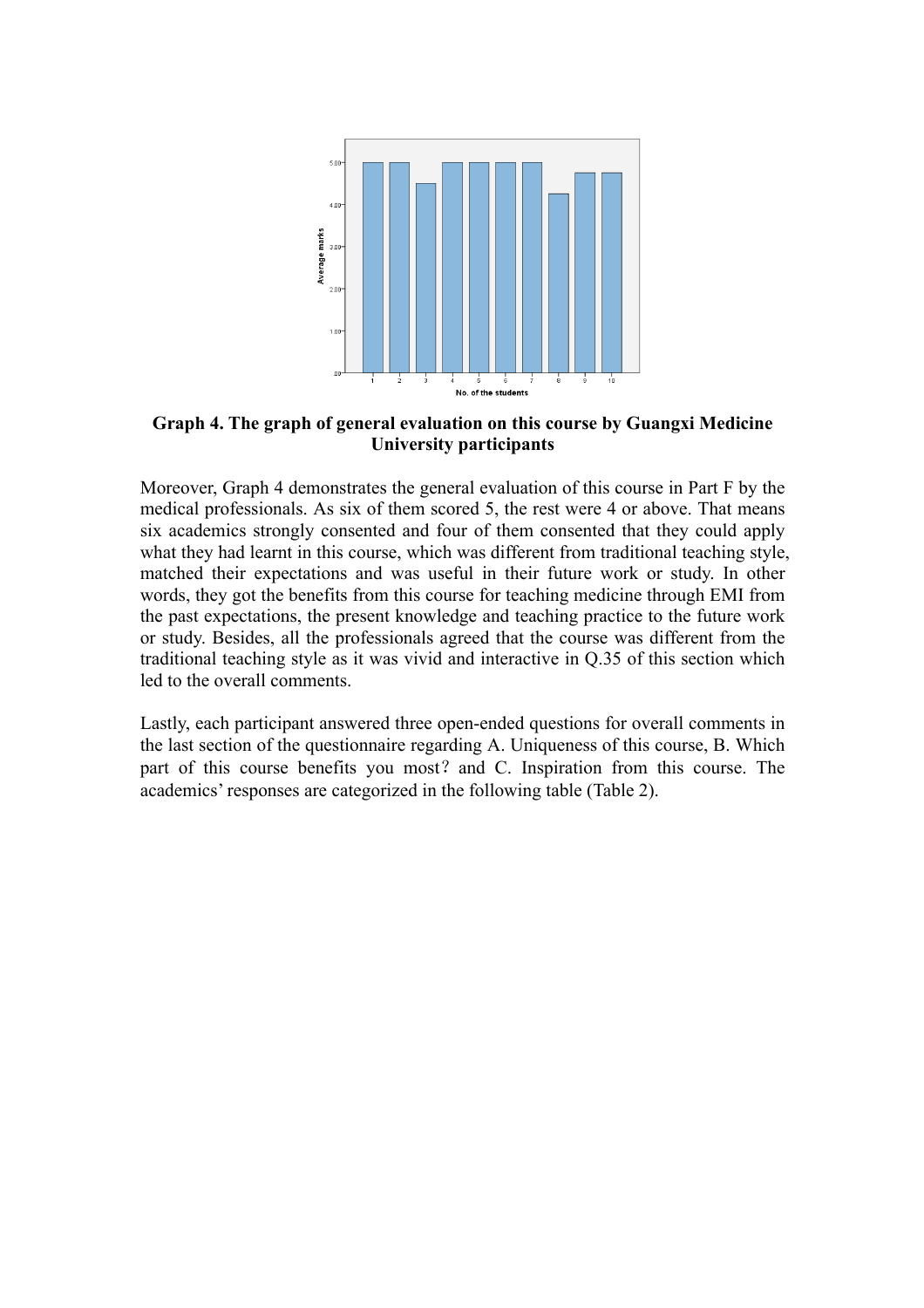## **Table 2. Overall Comments of Training Course for Teaching Medicine by Using English as Medium of Instruction**

|    | A. Uniqueness of this course                            | No.            | Sex (age        | Percenta |
|----|---------------------------------------------------------|----------------|-----------------|----------|
|    |                                                         |                | group)          | ge       |
|    | 1. The course is very interesting $&$ useful            | $\overline{2}$ | M(II), F(I)     | 20%      |
| 2. | Teacher sums up her experience $\&$ all teaching        |                |                 |          |
|    | skills in an effective way                              | $\overline{2}$ |                 | 20%      |
| 3. | Give very useful comments to everyone after             | $\overline{2}$ | F(I), F(II)     | 20%      |
|    | presentation in details                                 |                | M(I), F(II)     |          |
| 4. | Great!<br>Professional<br>background, teaching          | $\mathbf{1}$   |                 | 10%      |
|    | experience & medical knowledge of Dr. Sham              |                |                 |          |
| 5. | The teaching style is innovative $\&$ creative          | $\mathbf{1}$   | M(I)            | 10%      |
| 6. | Systematic training including oral<br>skills,           | $\mathbf{1}$   |                 | 10%      |
|    | presentation & teaching plan                            |                | M(II)           |          |
|    | 7. A well-designed lecture, abundant education          | $\mathbf{1}$   | M(I)            | 10%      |
|    | theories with very professional comments                |                |                 |          |
|    |                                                         |                | M(I)            |          |
|    | B. Which part of this course benefits you most?         |                |                 |          |
| 1. | Oral presentation skills & How to use powerpoints       | $\overline{4}$ | M(I), M(I)      | 40%      |
|    | (ppts) effectively                                      |                | ),              |          |
|    |                                                         | $\overline{2}$ | $F(I)$ & $F(I)$ | 20%      |
| 2. | Benefits from the whole course: Teaching plan,          |                | $\Gamma$        |          |
|    | skills $\&$ visuals for oral presentation $\&$ teaching | $\mathbf{1}$   | M(I), F(I)      | 10%      |
|    | practice                                                | $\mathbf{1}$   |                 | 10%      |
| 3. | Comments and feedback after presentation in             |                | M(II)           |          |
|    | teaching practice                                       | $\mathbf{1}$   | M(II)           | 10%      |
| 4. | How to enhance enthusiastic expressions $\&$ give       | $\mathbf{1}$   |                 | 10%      |
|    | feedback positively in teaching                         |                | M(I)            |          |
| 5. | Communication & interaction                             |                | F(II)           |          |
| 6. | Pronunciation & teaching plan                           |                |                 |          |
|    | C. Inspiration from this course                         |                |                 |          |
| 1. | Systematic teaching method: well-organized ppts,        | $\overline{3}$ | M(II), F(I)     | 30%      |
|    | pronunciation, skills, teaching plan with teaching      |                | $\partial \&$   |          |
|    | practice                                                | $\overline{3}$ | F(I)            | 30%      |
| 2. | Mimic a real teaching: Everyone has a presentation      |                | M(I), F(II)     |          |
|    | applying the learned skills                             | $\mathbf{1}$   | $)$ &F(II)      | 10%      |
| 3. | Learn not only how to teach international students,     |                | M(I)            |          |
|    | but also all other students                             | $\mathbf{1}$   |                 | 10%      |
| 4. | A lot of inspiration: e.g. well-designed lecture        |                | M(I)            |          |
|    | employing media $&$ teaching well is effective          | 1              |                 | 10%      |
| 5. | The assessment $\&$ comments are useful $\&$ very       | $\mathbf{1}$   | M(I)            | 10%      |
|    | detailed                                                |                | M(II)           |          |
| 6. | Dr. Sham gives me feedback positively                   |                |                 |          |

Concerning the uniqueness of this course, 20% of the participants described that the course was very interesting and useful; another 20% reported that the teacher summed up her experience & all teaching skills in an effective way as well as same percentage of participants pointed out that she gave very useful comments to everyone after presentation in details. 10% appreciated Dr. Sham as "Great!" because of her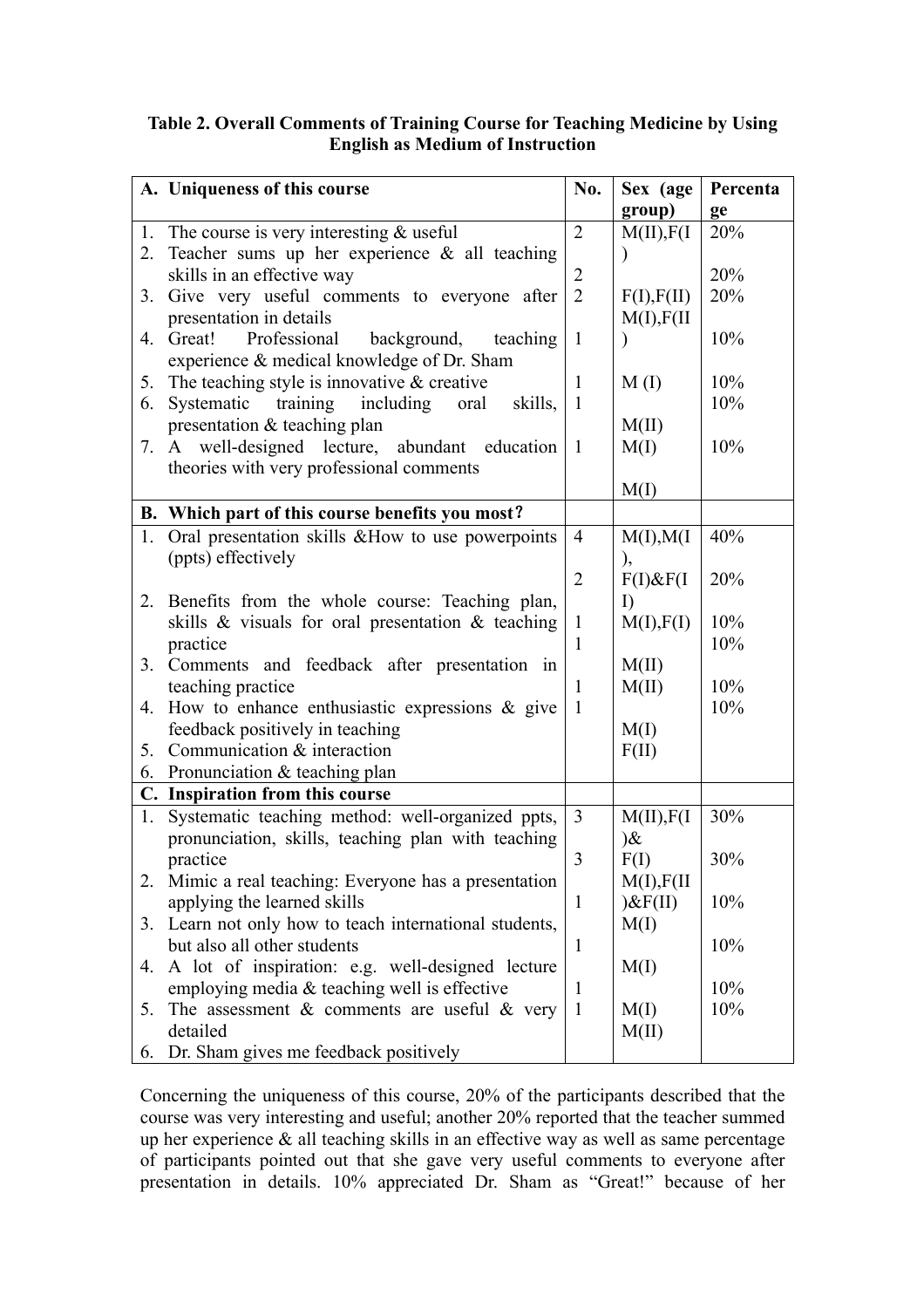professional background, teaching experience and medical knowledge as another 10% treated her teaching style as innovative and creative. Meanwhile, 10% thought that this course was systematic training including oral skills, presentation and teaching plan, and 10% described it as well-designed lecture, abundant education theories with very professional comments are the uniqueness.

When being asked which part of this course benefited most, 40% of class, which contained two males in age group (I), and two females as one in age group (I) another in age group (II), agreed that the section should be Oral presentation skills and How to use powerpoints (ppts) effectively. One male and one female aged 31-40 (Age group I) medical professionals showed that they benefit from the whole course: Teaching plan, skills and visuals for oral presentation and teaching practice. As one male academic pointed out that comments and feedback after presentation in teaching practice, another one in the same age group (41-50 years old) preferred the section for How to enhance enthusiastic expressions and give feedback positively in teaching. Communication and interaction to one male participant aged 31-40 while pronunciation and teaching plan to one female of 41-50 years old were the most beneficial parts.

However, 30% of the medical professionals mentioned the systematic teaching method producing well-organized powerpoints, good pronunciation, oral presentation skills, teaching plan with teaching practice, while another 30% treasured the mimic of a real teaching -- Everyone had a presentation applying the learned skills as the inspiration from this course. One male aged 31-40 participant (10%) had learned not only how to teach international students, but also all other students. Meanwhile, another male of the same age group (10%) had a lot of inspiration: e.g. well-designed lecture employing media is effective. 10% stated the assessment and comments were useful and very detailed, whereas another 10% pointed out that Dr. Sham gave him feedback positively were the inspiration.

## **3. Conclusion**

In sum, the systematic training course employing interactive method for the professionals teaching medicine using English as medium of instruction (EMI) with rich content consisting of writing lesson plan, classroom instructions, the relevant methods of teaching medicine, skills and visuals for oral presentation and teaching practice for every participant providing the instructor's useful comments is very effective. For the evaluation of the course, the medical professionals gave very high scores. When commenting on the performance of the only instructor, Dr. Sham, they all strongly attested that she was enthusiastic, knowledgeable with a lot of teaching experience and giving comments to the students' performance positively. Therefore, the whole class felt satisfied for what they had learned from the lecture and valuable comments of the instructor for their teaching practice. Furthermore, this course for teaching medicine through EMI matched their past expectations, and the present knowledge and teaching practice benefit their future work or study.

Comparatively speaking, the teaching style of this course was different from traditional teaching formats as it was unique, vivid and interactive. Some academics benefited from what they learned about skills and use of ppts for oral presentation during teaching, while others benefited from the whole course. For the inspiration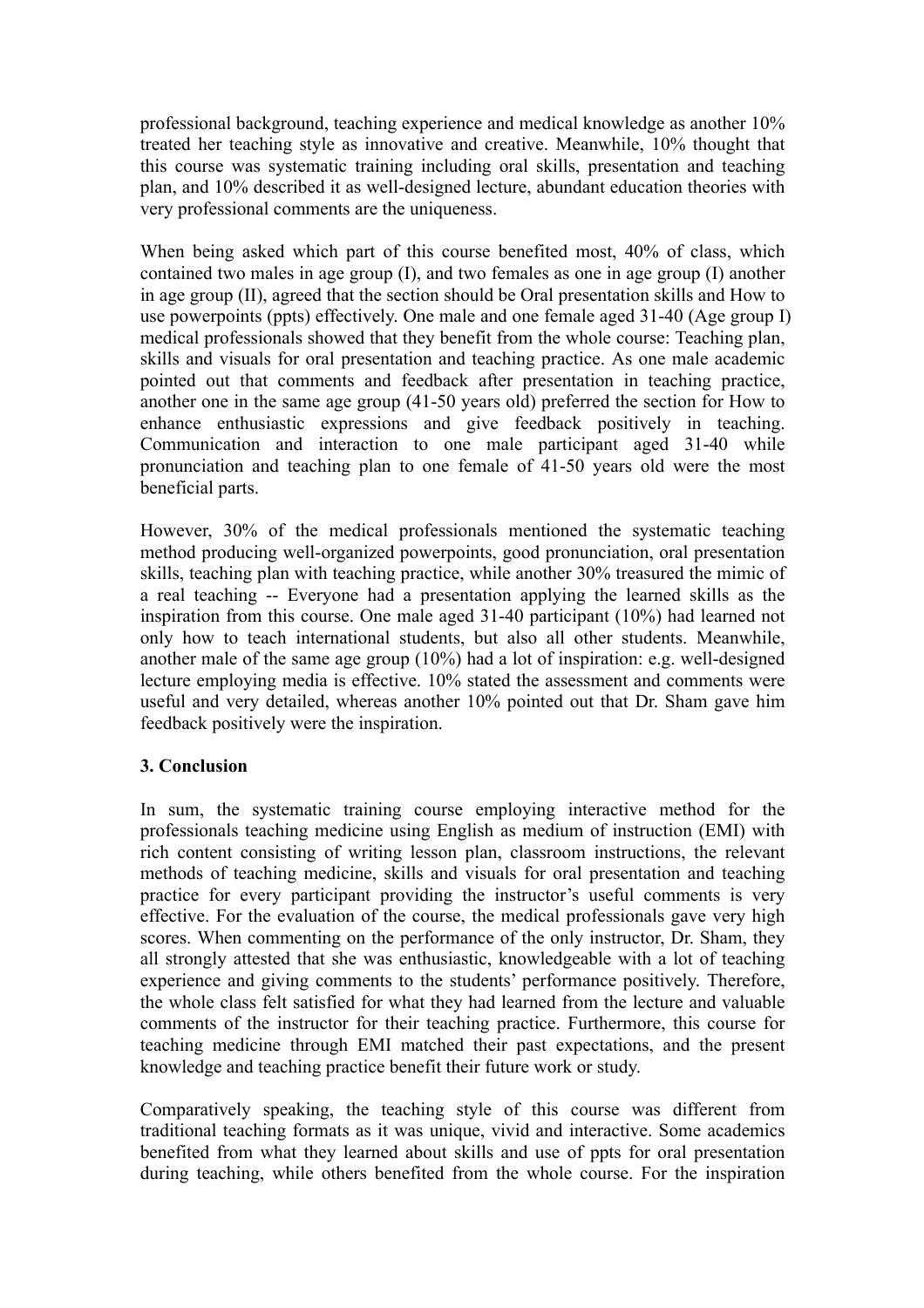from this course, the majority of the professors either mentioned the systematic teaching method producing well-organized powerpoints, good pronunciation, oral presentation skills, teaching plan with teaching practice, or chose the real classroom teaching applying the learned skills.

Besides the questionnaire, here is another evidence demonstrating the benefits of this course. One year after this training course, a young and brilliant professor sent an email giving thanks to Dr. Sham about having received three championships and awards as "Outstanding teacher" in a number of National Teaching Competitions in China as result of what he had learned from Dr. Sham in this training programme.

For those interested in training professionals how to use EMI for their teaching, study and work, the trainers should understand the needs of clients first. And also, they are recommended to be well prepared for the related theories, new knowledge and vocabulary in English applicable in special areas in the target professions. Creating a vivid atmosphere and applying interactive method facilitate the trainees' professional development and learning. Moreover, having a well-organized course design providing both lecture for teaching new knowledge and skills, and practice assembling real situation which employs what they have learned, of course, professional and useful assessment and comments for their presentation from the instructors are necessary. After attending the programme, if the learners feel satisfied, find the course matched with their expectations, and will benefit their future work or study, that means this is a successful EMI training course.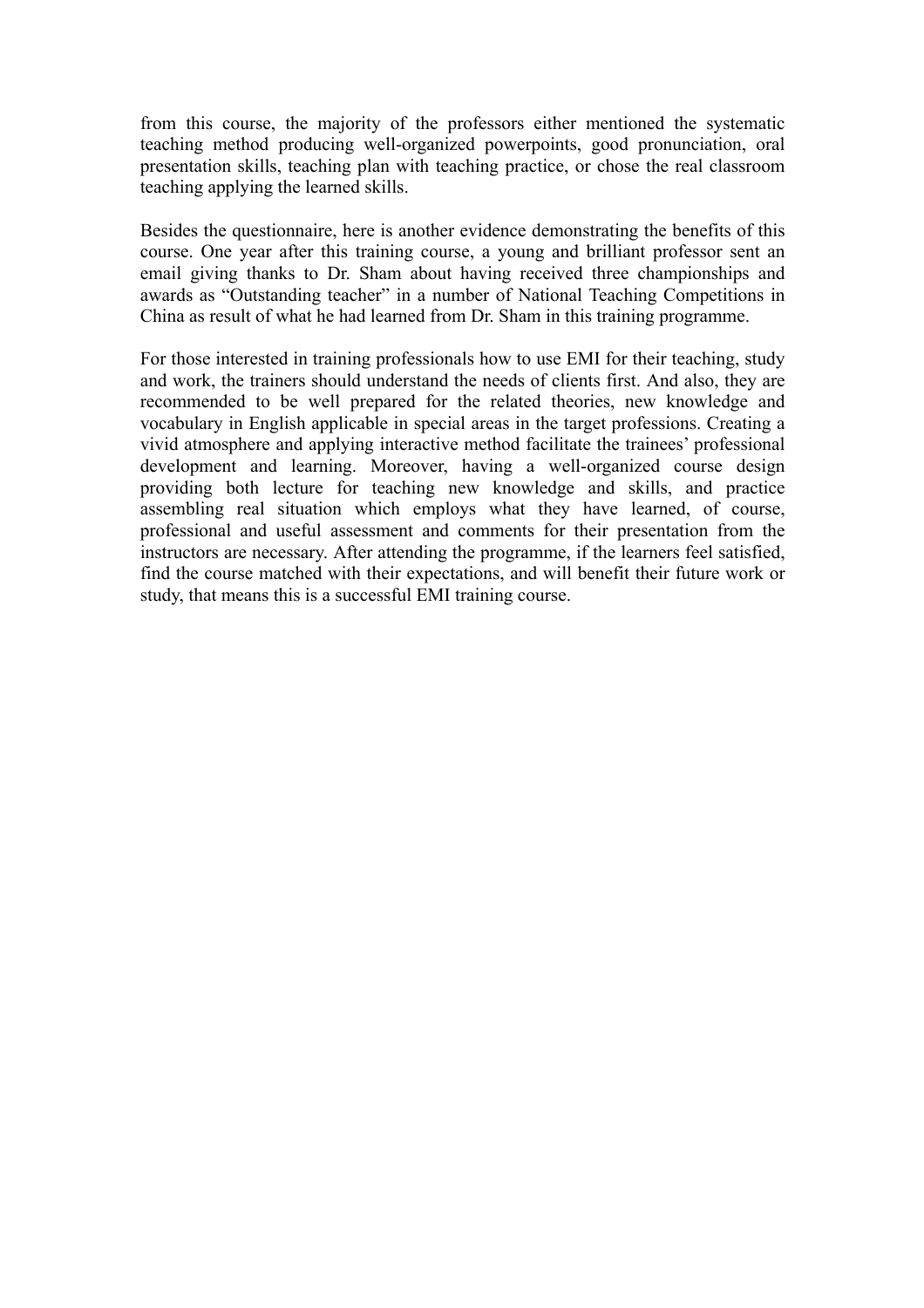#### **References**

Baker, J.D., Cooker, J..E., Conroy, J. M., Bromley, H. R., Hollon, M. F., & Alpert, C. C. (1988). Beyond career choice: the role of learning style analysis in residency training. *Medical Education,* 22(6), 527-32.

Dearden, J. (2015). English as a medium of instruction – A growing global phenomenon. *British Council*. Retrieved from http://esol.britishcouncil.org

Galloway, N. (2017). How effective is English as medium of instruction (EMI)?*British Council.*  https://www.britishcouncil.org/voices-magazine/how-effective-english-medium-instru ction-emi

Grasha, A.F. (1996). *Teaching With Style.* Pittsburgh: PA: Alliance Publishers. Retrieved from http://home.earthlink.net/~davidpdiaz/LTS/sitepgs/grslss.htm

Handfield-Jones, R., Nasmith, L., Steinert, Y., & Lawn, N.(1993). Creativity in medical education: The use of innovative techniques in clinical teaching. *Medical Teacher.* 15(1), 3-10.

Huitt, W. (2003). Classroom instruction. *Educational Psychology Interactive*. Valdosta, GA: Valdosta State University. http://www.edpsycinteractive.org/topics/instruct/instruct.html

Joyce, B., & Weil, M., & Calhoun, E. (2003). *Models of teaching* (7<sup>th</sup> ed.) Boston: Allyn & Bacon.

Kowoser, E., & Berman, N. (1996). Comparison of pediatric resident and faculty learning styles: Implications for medical education. *American Journal of Medical Science,* 312(5), 214-218.

Morell, T., Aleson, M., Bell, D., Escabias, P., Palazon, M., & Martinez, R. (2014). English as the medium of instruction: A response to internationalization. *Maria Teresa Tortosa Ybanoz,* pp. 2608-2631.

Novelli, E.L.B., & Fermandes, A. A. H. (2007). Students' preferred teaching techniques for Biochemistry in Biomedicine and Medicine courses. *Biochemistry and Molecular Biology Education*, Vol.35, No.4, pp. 63-266, 2007.

Pratt, D., & Magill, M. K. (1983). Educational contracts: A basis for effective clinical teaching. *Journal of Medical Education*, 58(6), 462-7.

Vaughn, L., & Baker, R. (2001). Teaching in the medical setting: Balancing teaching styles, learning styles and teaching methods. *Medical Teacher,* 23, 6, pp. 610-612. Retrieved from http://www.tandf.co.uk/journals/tf/0142159x.html

Wilkinson, T. J. (2003). Teaching teamwork to medical students: Goals, roles and power. *Medical Education*, 36, 1089-1090.